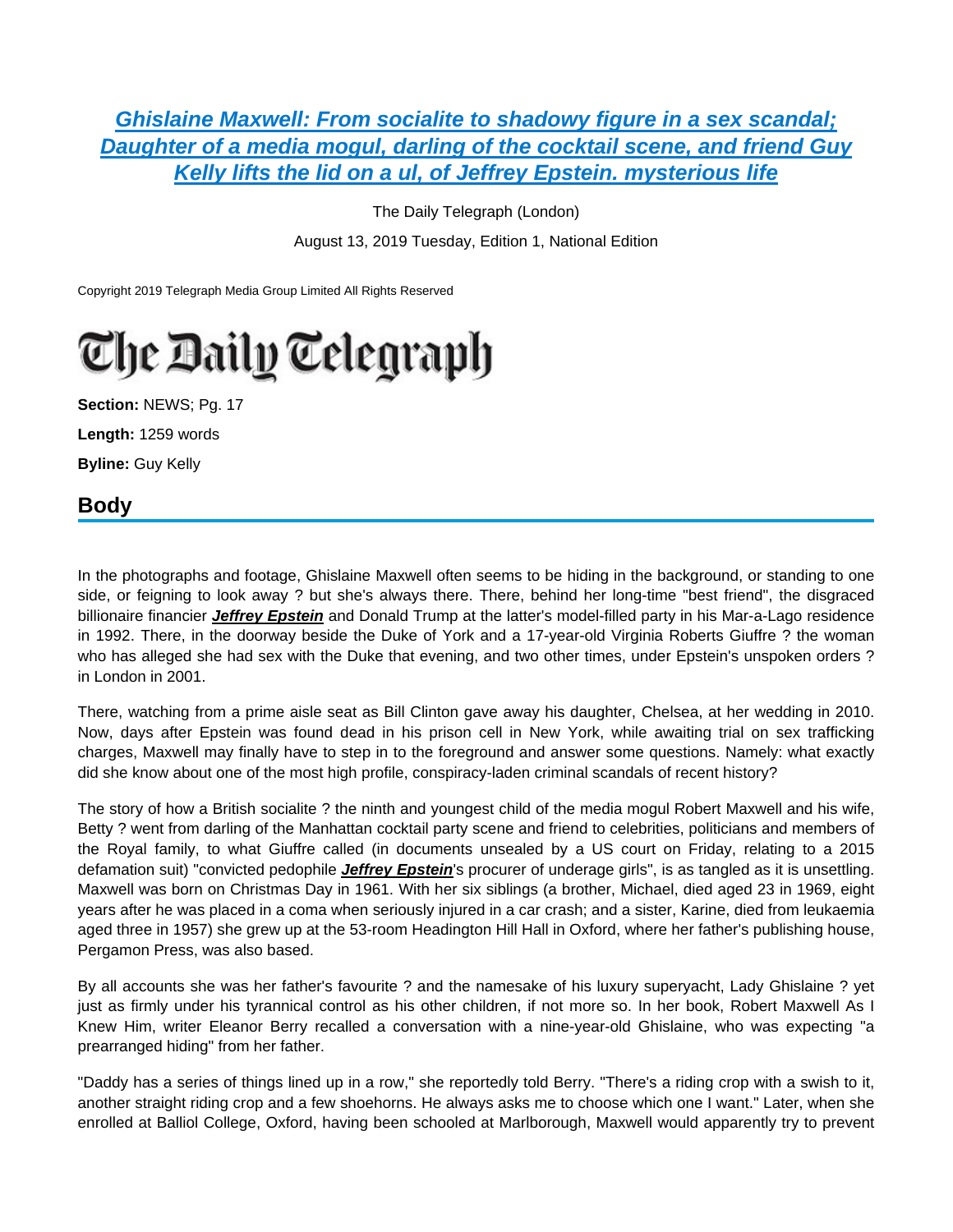Ghislaine Maxwell: From socialite to shadowy figure in a sex scandal; Daughter of a media mogul, darling of the cocktail scene, and friend Guy Kelly lifts the l....

her being seen with boyfriends, and banned them at the house ? any man in pursuit of his daughter was only after money, he suspected.

Maxwell died in 1991 ? found floating in the Atlantic Ocean, having apparently fallen overboard from Lady Ghislaine off the Canary Islands. A verdict of death by heart attack combined with accidental drowning was recorded, though six years later Ghislaine told Hello! magazine: "I think he was murdered."

The family business empire fell after Maxwell's death, and when it was discovered he'd left a £460 million black hole in the pension fund of Mirror Group Newspapers, two of his sons, Kevin and Ian, collapsed the company and stood trial for fraud. They were acquitted, but the Maxwell name was indelibly tarred. Ghislaine, by that time 30, fluent in several languages, a deep sea diver and a qualified helicopter pilot, had spent the previous years by her father's side at public events, and represented the family at social engagements.

At Longleat, the home of the Marquess and Lady Bath, she put on a Save the Children party in 1985 attended by Princess Margaret. It was another event in her life marked by a death: that evening, the Marquess's son, Lord Valentine Thynne, was found hanging from a bedspread attached to an oak beam in the lounge bar of the Bath Arms.

To flee the drama of the pensions scandal, Ghislaine set off for New York by Concorde, where her British accent and background made her instantly popular in Nineties Manhattan. After splitting with her great love, the Italian aristocrat Count Gianfranco Cicogna (a stunt pilot, he died in a fiery crash at an air show in South Africa in 2012), she is thought to have met the mysterious **property developer Jeffrey Epstein** at a party, beginning a long, unconventional relationship that may or may not have ever turned romantic.

Over the next decade, Epstein ? who Trump thought "a terrific guy [who] likes beautiful women as much as I do, and many of them are on the younger side" ? would be seen more frequently with Maxwell than anybody else. It sounded like a two-way arrangement: he gave her a foothold in New York, while she was a lot more sociable than him, charming Trump and the Clintons, and introducing Epstein to Prince Andrew and other British celebrities such as Naomi Campbell. It's been claimed she managed some of Epstein's properties and ran errands for him; one former worker from Epstein's Palm Beach mansion remembered her as "like the lady of the house", running ingoings and outgoings.

It was never clear if she had an official role, but she was visibly rich and British ? nobody thought to ask. Today, given the allegations against her, thinking of Maxwell as Epstein's "errandrunner'' feels nauseating. Registered as a sex offender in Florida in 2008, he served 13 months of an 18-month jail term, before new accusers came forward over the next decade. Multiple women named Maxwell as the madam who introduced them to Epstein, who would take them to Little Saint James, a private island of the US Virgin Islands, or "lend" them to his famous friends.

Among the accusers was Guiffre, also known by her maiden name of Roberts, who filed a defamation suit against Maxwell in 2015, after Maxwell called claims that the former locker room attendant at Mar-a-Lago had been picked up by her, before Epstein all but ordered her to sleep with Prince Andrew, "fictitious lies." A judge at the time ordered all the allegations about Prince Andrew, who strongly denied "any form of sexual contact or relationship with Virginia Roberts", to be struck from the record for being "immaterial and impertinent."

The case was settled in May 2017 and the documents were sealed. After Epstein was arrested again in July, however, this time on federal charges for sex trafficking of minors in Florida and New York, the court ruled that 1,200 pages of those documents should be made public record. Among the statements, one implicated Maxwell via testimony that she was Epstein's "procurer of underage girls".

Now Epstein won't face justice, the full glare of the world's attention has switched to Maxwell, who quietly disappeared from the party circuit in 2016. She had been running TerraMar, a conservation non-profit group. On Friday, the organisation announced it will cease all operations, but its founder, who has homes in London and Salisbury, still hasn't been seen. "Ghislaine thought this was all dead and buried when the case was settled in 2017.